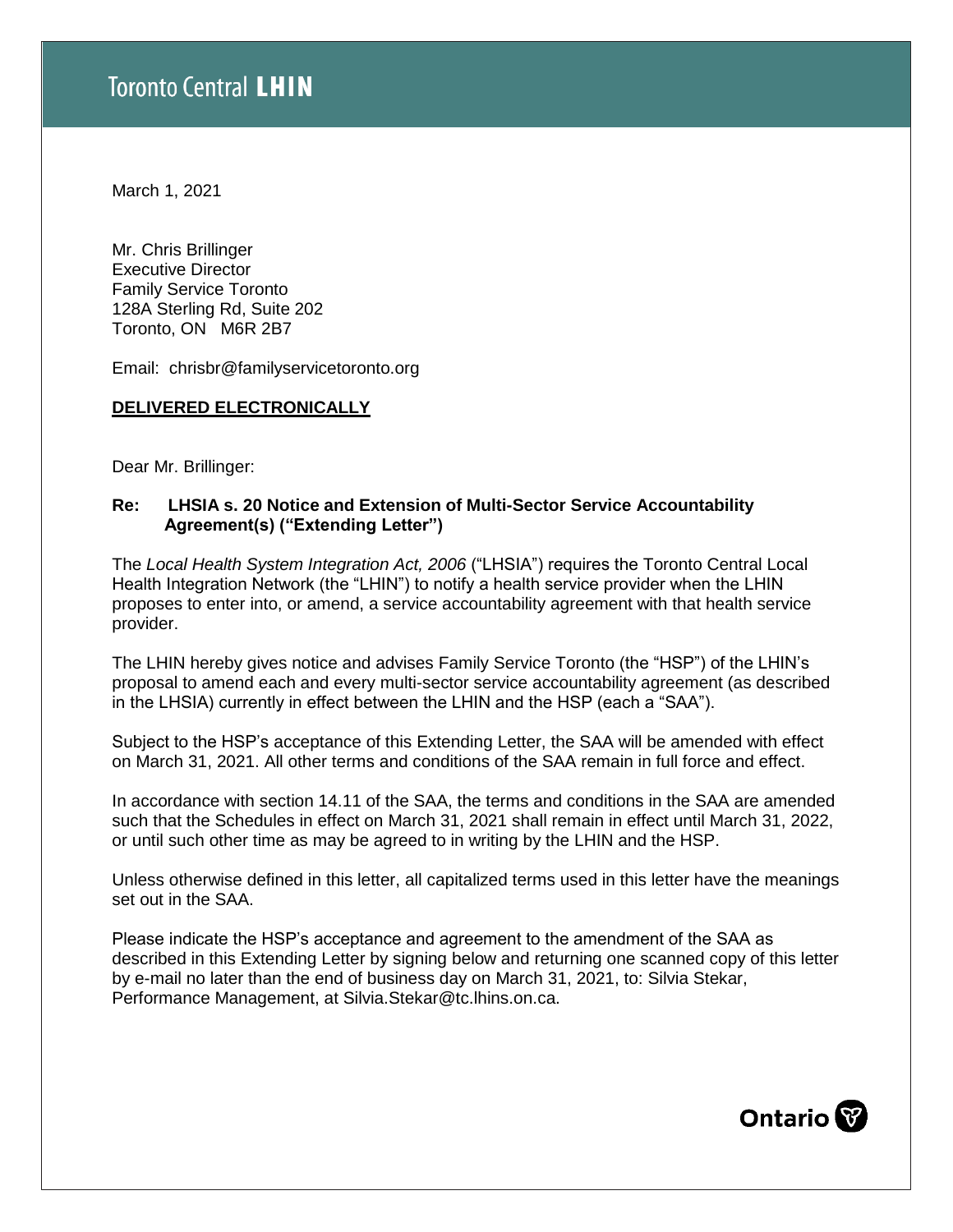The HSP and the LHIN agree that the Extending Letter may be validly executed electronically, and that their respective electronic signature is the legal equivalent of a manual signature. The electronic signature of a party may be evidenced by one of the following means and transmission of the Extending Letter may be as follows:

- 1) a manual signature of an authorized signing representative placed in the respective signature line of the Extending Letter and the Extending Letter delivered by facsimile transmission to the other party;
- 2) a manual signature of an authorized signing representative placed in the respective signature line of the Extending Letter and the Extending Letter scanned as a PDF and delivered by email to the other party;
- 3) a digital signature, including the name of the authorized signing representative typed in the respective signature line of the Extending Letter, an image of a manual signature or an Adobe signature of an authorized signing representative, or any other digital signature of an authorized signing representative with the other party's prior written consent, placed in the respective signature line of the Extending Letter and the Extending Letter delivered by email to the other party; or
- 4) any other means with the other party's prior written consent.

Should you have any questions regarding the information provided in this Extending Letter, please contact Erin Scholl, Director, Performance Management, Ontario Health (Toronto) at Erin.Scholl@tc.lhins.on.ca.

Sincerely,

Tess Romain Ontario Health Regional Lead (Toronto) Chief Executive Officer, Toronto Central Local Health Integration Network

- c. Terrie Tucker, Board President
- c. Raj Krishnapillai, Vice President, Performance, Finance, and IT & Chief Financial Officer, Ontario Health (Toronto)

Signature page follows